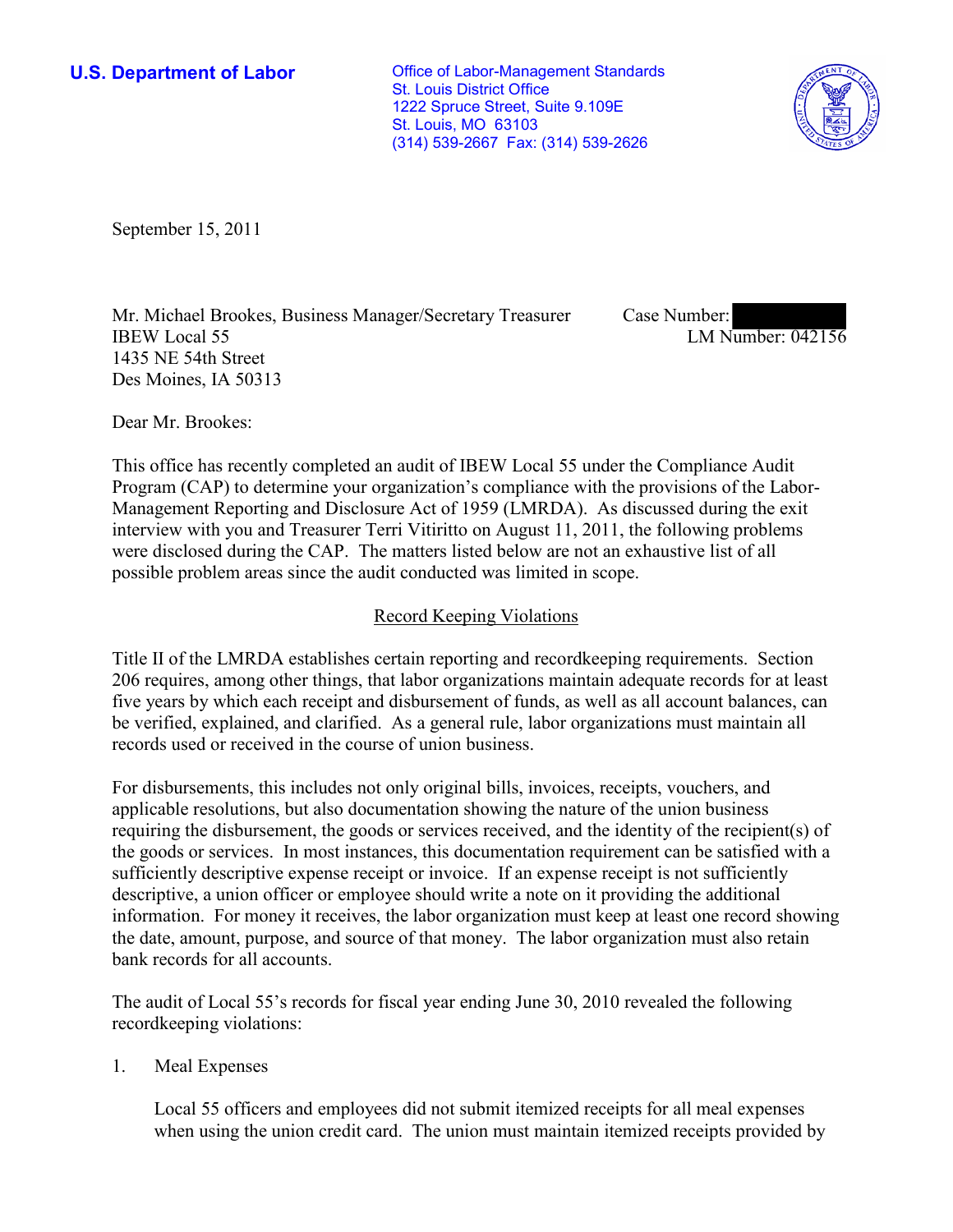restaurants to officers and employees. These itemized receipts are necessary to determine if such disbursements are for union business purposes and to sufficiently fulfill the recordkeeping requirement of LMRDA Section 206.

Both former officers ( and ) and current officers of Local 55 failed to provide adequate documentation for all meal purchases.

When Local 55 officers provided meal receipts they did not always include written explanations of union business conducted or the names and titles of the persons incurring the restaurant charges. Union records of meal expenses must include written explanations of the union business conducted and the full names and titles of all persons who incurred the restaurant charges. Also, the records retained must identify the names of the restaurants where the officers or employees incurred meal expenses.

2. Information Not Recorded in Meeting Minutes

During the audit, Mr. Brookes advised OLMS that the membership and executive board authorized the monthly expenses of Local 55. A review of the membership meeting minutes for 2008-2010 revealed the local did not document approval for large and unusual expenses, including expenses associated with trips for executive board officers. The meeting minutes did not address purchase of vehicles, investments, payments related to I-Green, or salary authorizations.

You mentioned that many of these items were discussed in the meetings but not always recorded in the minutes. Minutes of all membership or executive board meetings must report any disbursement authorizations made at those meetings.

Based on your assurance that Local 55 will retain adequate documentation in the future, OLMS will take no further enforcement action at this time regarding the above violations.

## Reporting Violations

The audit disclosed a violation of LMRDA Section 201(b), which requires labor organizations to file annual financial reports accurately disclosing their financial condition and operations. The Labor Organization Annual Report Form LM-2 filed by Local 55 for the fiscal year ended June 30, 2010, was deficient in the following areas:

1. Disbursements to Officers and Employees (LM-2)

Local 55 did not include some reimbursements to officers and employees / payments to officers and employees in Schedule 11 (All Officers and Disbursements to Officers) and Schedule 12 (Disbursements to Employees). It appears that the local erroneously reported these payments in Schedules 15 through 19.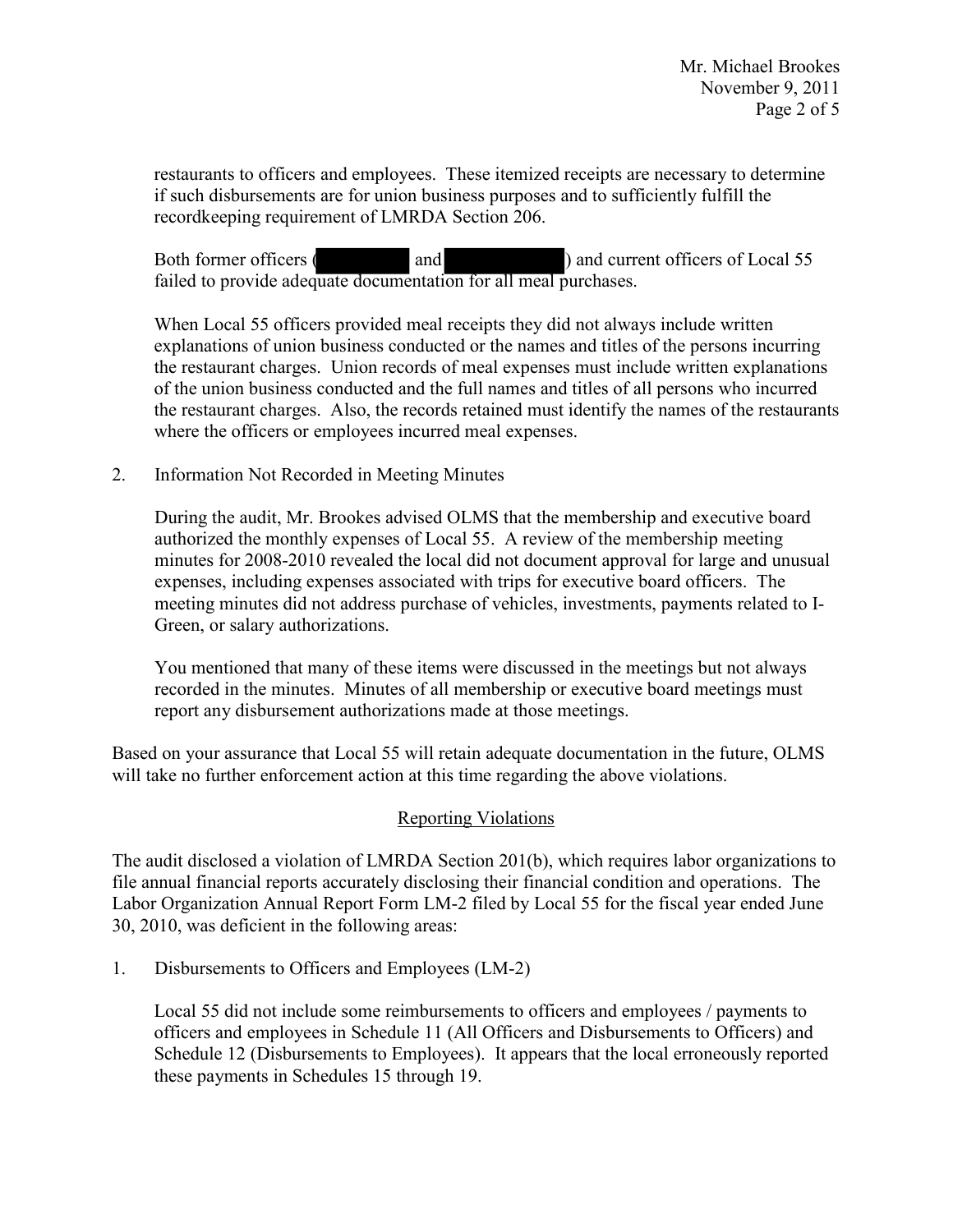The union failed to properly report purchases made by union officers and employees for union related expenses. This includes checks written to the individual officers and employees as well as charges made with the union credit card. Many of the charges and reimbursements should have been reported next to the officer's name on Schedules 11 and 12, but were not. You were made aware of the types of charges that must be reported next to the officer's name on the LM-2 report.

The union must report in Column F of Schedules 11 and 12 (Disbursements for Official Business) direct disbursements to officers and employees for reimbursement of expenses they incurred while conducting union business. In addition, the union must report in Column F of Schedules 11 and 12 indirect disbursements made to another party (such as a credit card company) for business expenses union personnel incur. However, the union must report in Schedules 15 through 19 indirect disbursements for business expenses union personnel incur for transportation by public carrier (such as an airline) and for temporary lodging expenses while traveling on union business. The union must report in Column G (Other Disbursements) of Schedules 11 and 12 any direct or indirect disbursements to union personnel for expenses not necessary for conducting union business.

2. Automobile Expenses (LM-2)

Local 55 did not include in the amounts reported in Schedule 11 (All Officers and Disbursements to Officers) and Schedule 12 (Disbursements to Employees) disbursements for the operation and maintenance of union automobiles.

Each officer is assigned a car owned by the union and uses the union credit card for expenses related to that automobile. These expenses include gasoline, oil changes, and routine maintenance. Local 55 also reimburses each officer for their auto insurance. These payments were not properly reported next to the officer's names on the LM-2 report.

The LM-2 instructions provide two methods for reporting automobile-related expenses. The union must report in Schedules 11 and 12 direct and indirect disbursements for the operation and maintenance of union owned and leased vehicles and the operation and maintenance of vehicles owned by union personnel (including gasoline, repairs, and insurance). The union may divide the expenses and report them in Columns F and G based on miles driven for union business (supported by mileage logs) compared with miles driven for personal use.

Alternatively, rather than allocating the expenses between Columns F and G, if 50 percent or more of an officer's or an employee's use of a vehicle was for official business, the union may report all of the expenses relative to the vehicle assigned to the officer or employee in Column F of Schedule 11 or 12 with an explanation in Item 69 (Additional Information) that the officer or employee used the vehicle part of the time for personal business. Similarly, if a vehicle assigned to an officer or employee was used less than 50 percent of the time for business, all of the expenses relative to that vehicle may be reported in Column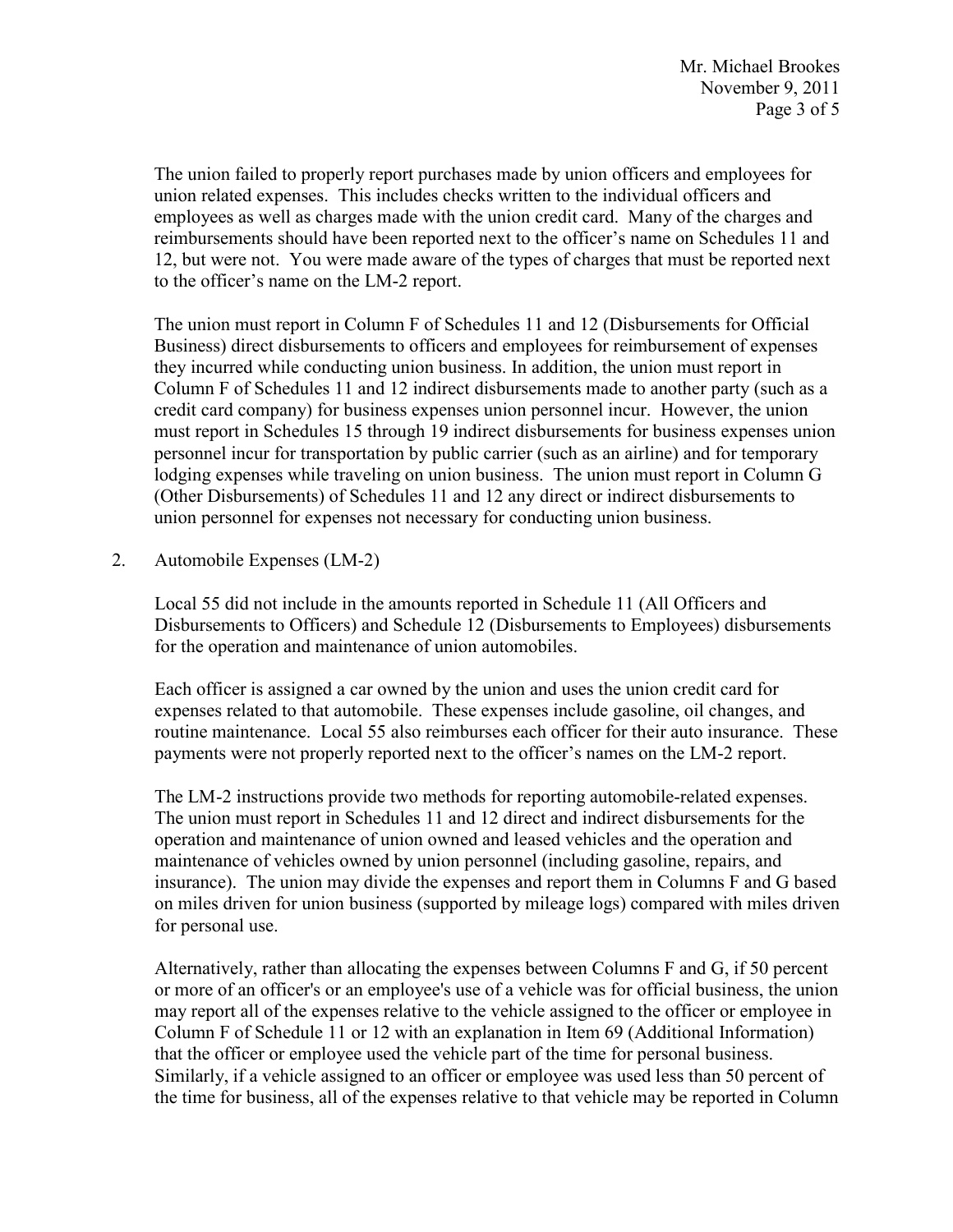G with an explanation in Item 69 that the officer or employee used the vehicle partly for official business.

I am not requiring that Local 55 file an amended LM-2 report for 2010 to correct the deficient items, but Local 55 has agreed to properly report the deficient items on all future reports it files with OLMS.

## Other Violations

## Inadequate Bonding

The audit revealed a violation of LMRDA Section 502 (Bonding), which requires that union officers and employees be bonded for no less than 10 percent of the total funds those individuals or their predecessors handled during the preceding fiscal year.

Local 55's officers and employees are currently bonded for \$315,000 but they must be bonded for at least \$327,000. Local 55 should obtain adequate bonding coverage for its officers and employees immediately. Please provide proof of bonding coverage to this office as soon as possible.

# Other Issues

# 1. Personal use of Credit Cards

The audit revealed that Local 55 previously permitted officers and employees to use union credit cards to pay for personal expenses. Although officers and employees promptly repaid Local 55 for the personal expenses charged, OLMS does not recommend policies that allow personnel to make personal purchases with union credit cards because this may lead to misuse of union funds. The records show this was a practice that has been used by all officers, both past and present. You stated Local 55 is no longer allowing officers to use the credit card for personal expenses.

If an officer uses the union credit card for personal expenses, those charges must be reported next to their name on Schedules 11 and 12 of the LM-2 report. Each reimbursement made by the officer or employee should be shown as a receipt on the LM-2 report, netting is not permitted.

2. I-Green

The audit revealed payments from the Local 55 general checking account to a consulting firm and a law firm for I-Green related expenses. It also showed checks paid to an accounting firm and payments directly to I-Green. Although backup documentation was maintained for all expenses, neither the executive board nor the general membership meeting minutes addressed all the payments.